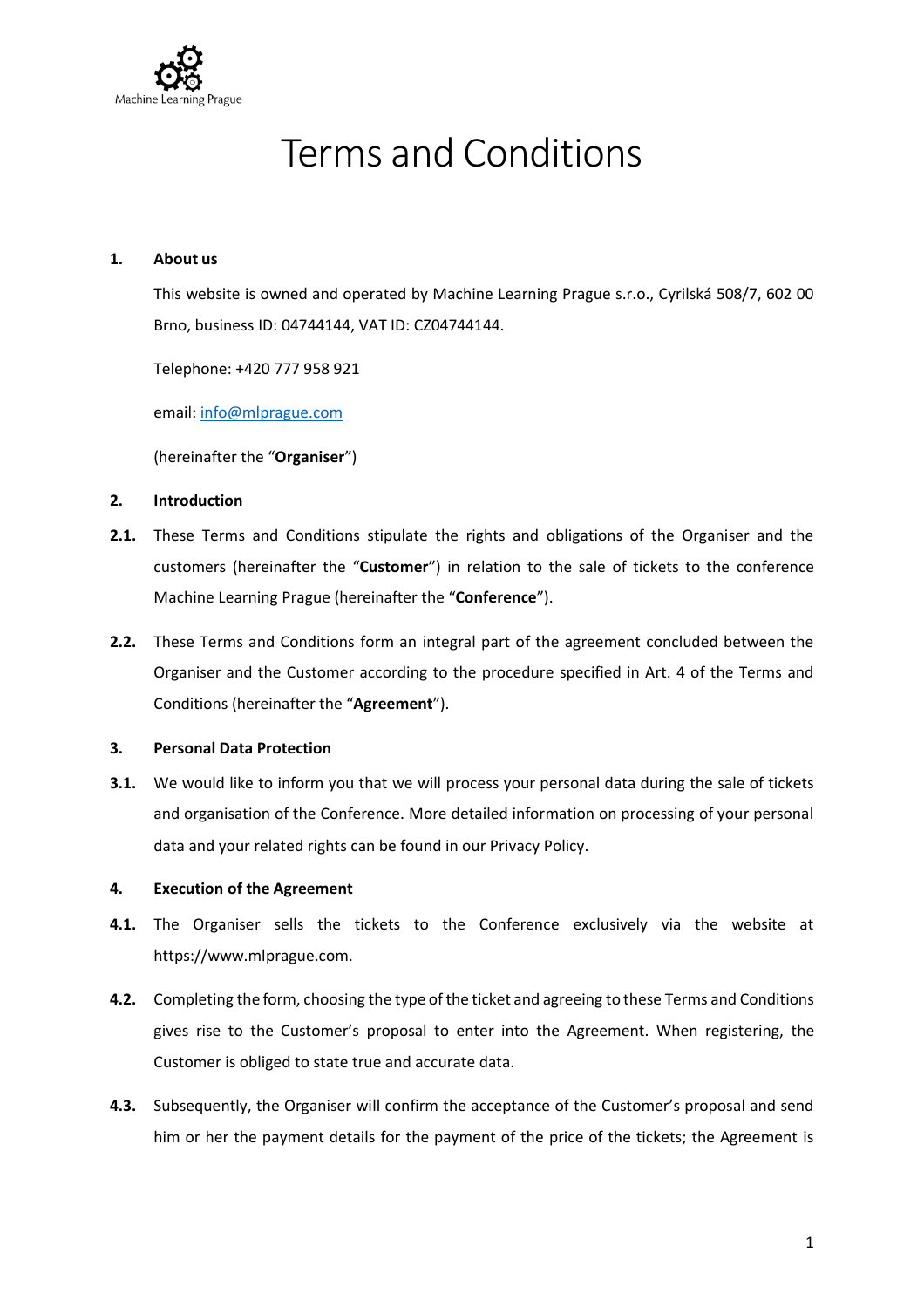

concluded by paying the full amount. If the price is not paid within 14 days after the payment details were sent, the registration is cancelled.

**4.4.** For the avoidance of doubts, the Organiser is not obliged to enter into the Agreement with the Customer.

## **5. Contents of the Agreement**

- **5.1.** The Agreement provides for the sale of tickets to the Customer and enabling the Customer to participate in the Conference in accordance with these Terms and Conditions and the ticket type purchased.
- **5.2.** The Organiser agrees to send the tickets or information about the tickets to Customer's e-mail address stated upon the registration without undue delay after the tickets have been paid.
- **5.3.** The Organiser is not liable for any failure to deliver the tickets if this is caused by reasons on the part of the Customer, e.g. full mailbox or spam filtering.
- **5.4.** If the Customer did not receive the ticket, he or she agrees to inform the Organiser of this fact via e-mail within two business days following the date of the payment; the Organiser is not liable for any failure to do so on the part of the Customer.

#### **6. Price**

- **6.1.** The price for each ticket is specified on the Conference website.
- **6.2.** The ticket price can only be paid using payment card or bank transfer.
- **6.3.** In case the Customer obtained a discount code, he or she is entitled to use it in accordance with the terms and conditions for obtaining a discount code and these Terms and Conditions.

#### **7. Rights and Obligations**

- **7.1.** The purchased tickets entitle the Customer to participate in the Conference and the accompanying program, if this is covered by the ticket.
- **7.2.** The tickets are non-transferable, unless the Organiser explicitly approves transfer to another person.
- **7.3.** If the ticket is lost or damaged, the Customer is not entitled to a new one.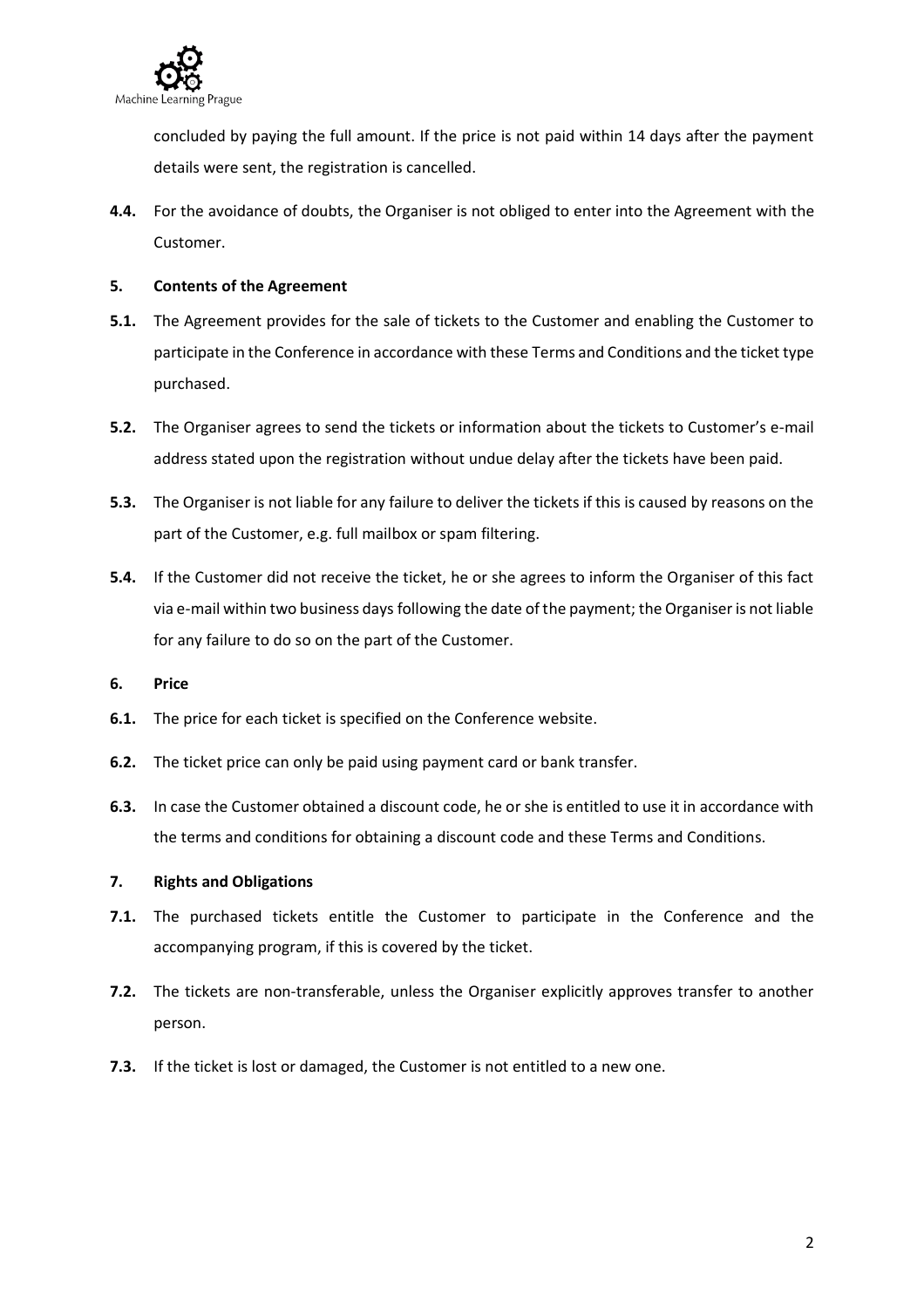

#### **8. Rules for the participation in the Conference**

- **8.1.** The Customer acknowledges that all materials related to the Conference, including promotional materials and papers, are protected by copyright and that the Customer may use the works for personal use only.
- **8.2.** The Customer agrees:
	- 8.2.1. to comply with the instructions by the Organiser or persons authorised by the Organiser during the Conference;
	- 8.2.2. to comply with our Code of [Conduct;](https://www.mlprague.com/code-of-conduct/)
	- 8.2.3. to comply with the rules of decent behaviour and not to violate the course of the Conference.
- **8.3.** The Organiser reserves the right to cancel the tickets without compensation or end the participation of the Customer at the Conference in case of a gross violation of these Terms and Conditions, Code of [Conduct](https://www.mlprague.com/code-of-conduct/) or the law.

# **9. Impossibility of Withdrawal from the Agreement**

- **9.1.** The Client does not have the right to withdraw from the Agreement.
- **9.2.** If the Customer is a consumer, the Organiser would like to point out that the Customer does not have the right to withdraw from the Agreement within 14 days of the execution of the Agreement, asthe Conference pursuant to Section 1837 (j) of the Civil Code constitutes a leisure activity provided at a specific date.

#### **10. Complaints and Refunds**

- **10.1.** Any and all complaints are governed by this article 9 of these Terms and Conditions. The buyer is entitled to a refund of the purchase price for the tickets only in cases stipulated by these Terms and Conditions.
- **10.2.** The Organiser reserves the right to change the programme, venue, date or form (online/offline) of the Conference, including the right to cancel the Conference. In such a case the Organiser agrees to inform the Customer of the fact without undue delay; the Organiser is not liable for cases where the Customer receives the information belatedly.
- **10.3.** The Customer hasthe right for a refund of the entrance fee or exchange for a voucher for further purchase only in the following cases: